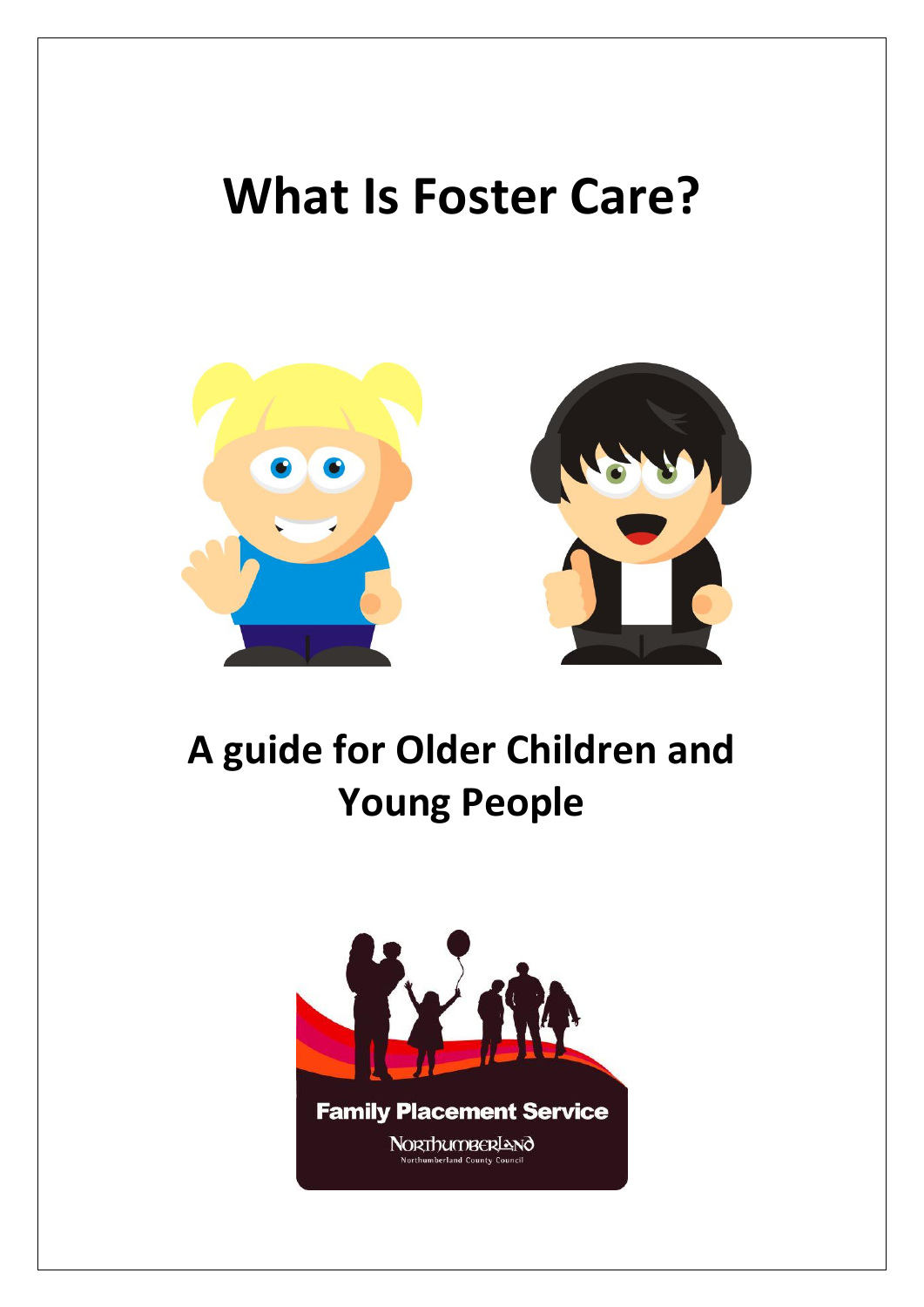**Hello! This booklet tells you about foster care and the foster carers you are staying with.**

Foster carers will do all they can to help you feel safe and cared for while you are away from your family. They will listen to what you want and help you stay in touch with your family and friends.

The foster care service prepares, trains, assesses and supervises foster carers so they can look after you properly. They and your social worker are part of Children's Services and will work with you and your family to give you the best care that they can.

It can be scary going to live with strangers. All families are different, so you may feel strange at first. Foster carers understand this and will do their best to make you feel welcome and comfortable.

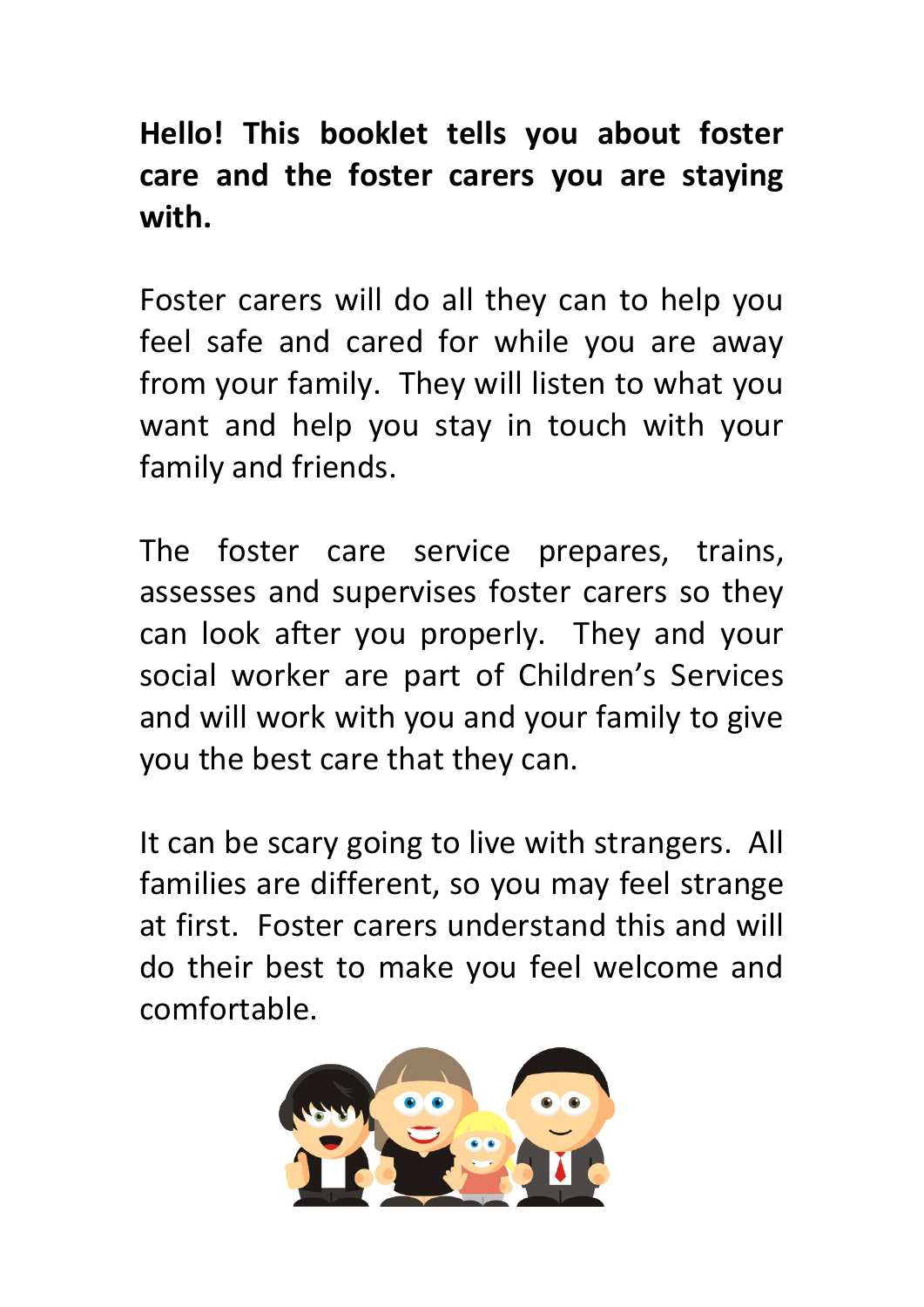You will have a placement plan which covers lots of things like pocket money, activities, contact with your family etc. Tell your foster carer how you feel and what you do and do not like. Ask them questions, for example:

- Do I get pocket money?
- Can I choose what to eat?
- Can I use the phone?
- Where can I go on the internet?



Foster carers will tell you the rules and routines in their house so you know what to expect. It may take a little time to get used to each other and work things out. You will be involved in agreeing your Placement Plan and wherever possible, you should be given the chance to sign it.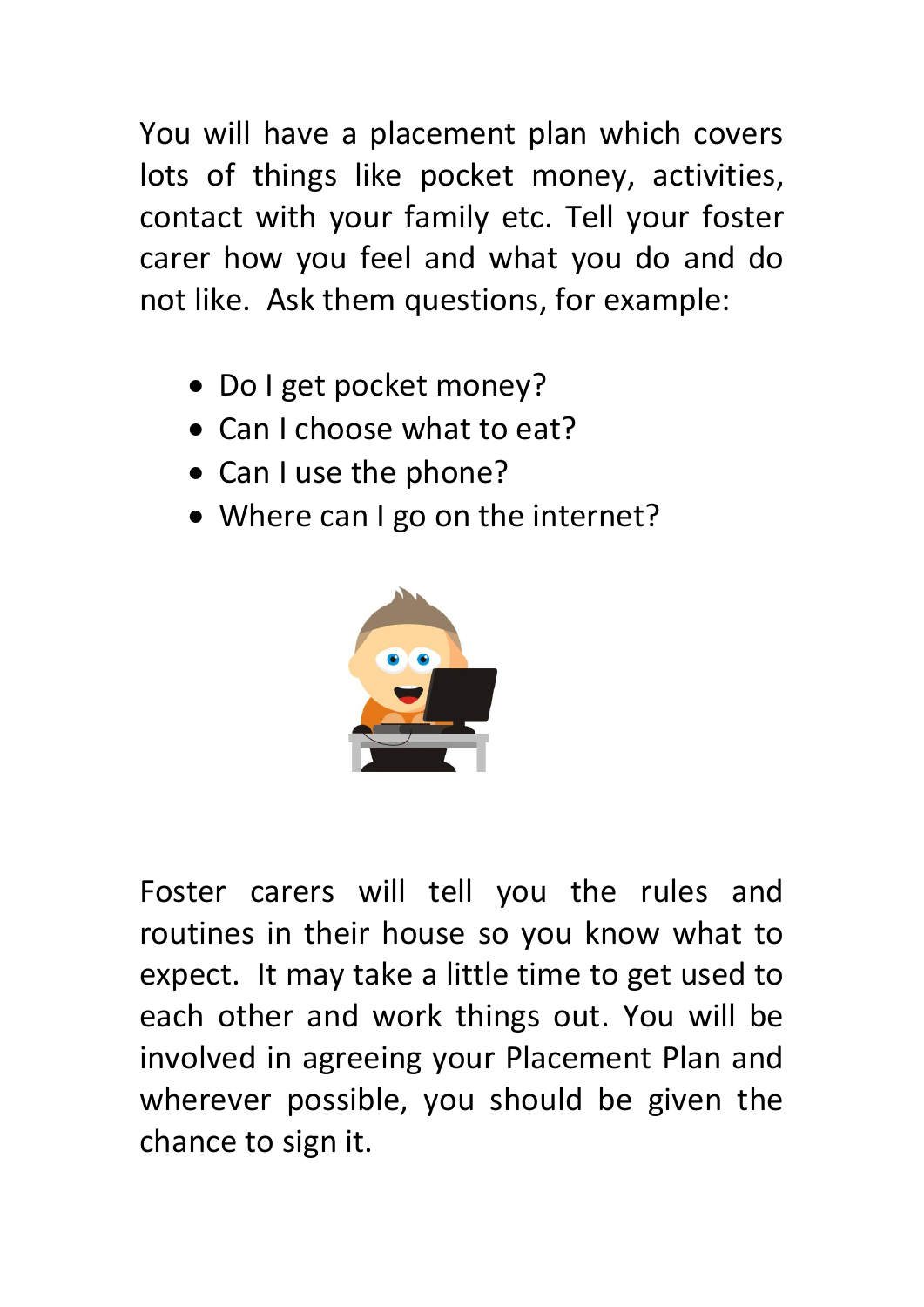## **What are your Rights?**

Everybody has rights and while you are in foster care you will have extra ones:

- To feel safe and comfortable.
- Not to be hurt
- \* Not to be made to feel bad about yourself
- To be offered appropriate leisure, play and recreational activities
- To be supported to keep in contact with all important people in your life (The only exceptions may be due to legal restraints, which mean supervised contact or where we think that contact may endanger you) To be heard and consulted on plans or decisions made about you
- To be supported in expressing your wishes and feelings
- To be spoken to with respect
- To make a complaint. You can do this yourself or get someone to do this for you
- To ask for, or approach an Advocate if you feel like you aren't being listened to or need help to get your views across.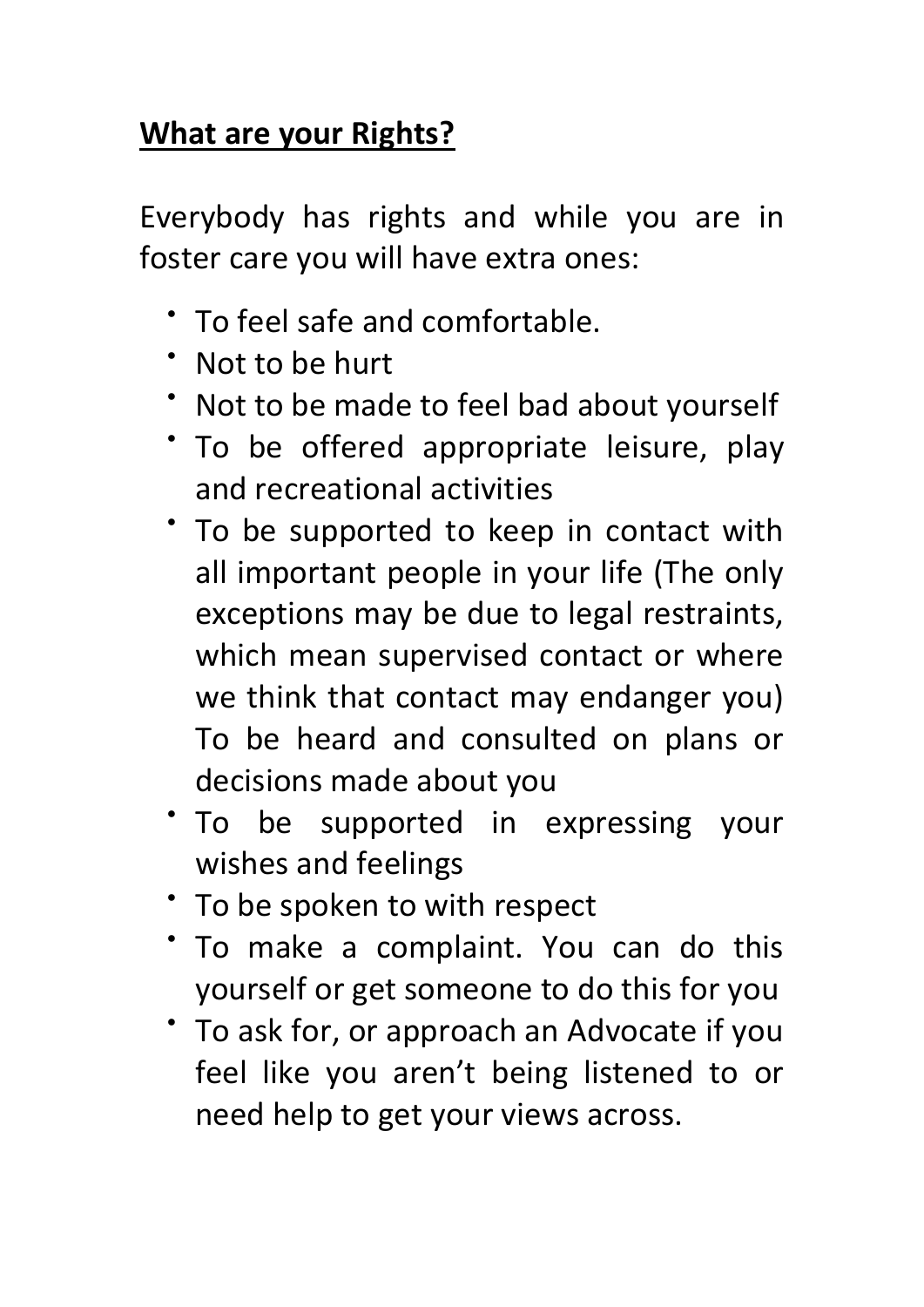## **Advocacy**

Advocates are there to help if you feel like you are not being listened to or need help to get your views across. They can also support you with any complaint you wish to make. You can contact the Advocates on:



01670 629297 or email [voicesmakingchoices@northumberland.gov.uk](mailto:voicesmakingchoices@northumberland.gov.uk)

#### **What about School?**

Going to school is very important. We want you to stay at the same school, and a taxi may be needed to get you there. If you cannot stay at the same school, we will help you settle into a new one. Your foster carers will go with you to meet the teachers and help you with any problems.

We have a special team of people to help you and your carers with school work, they are called Education Support for Looked After Children (ESLAC). You will meet the person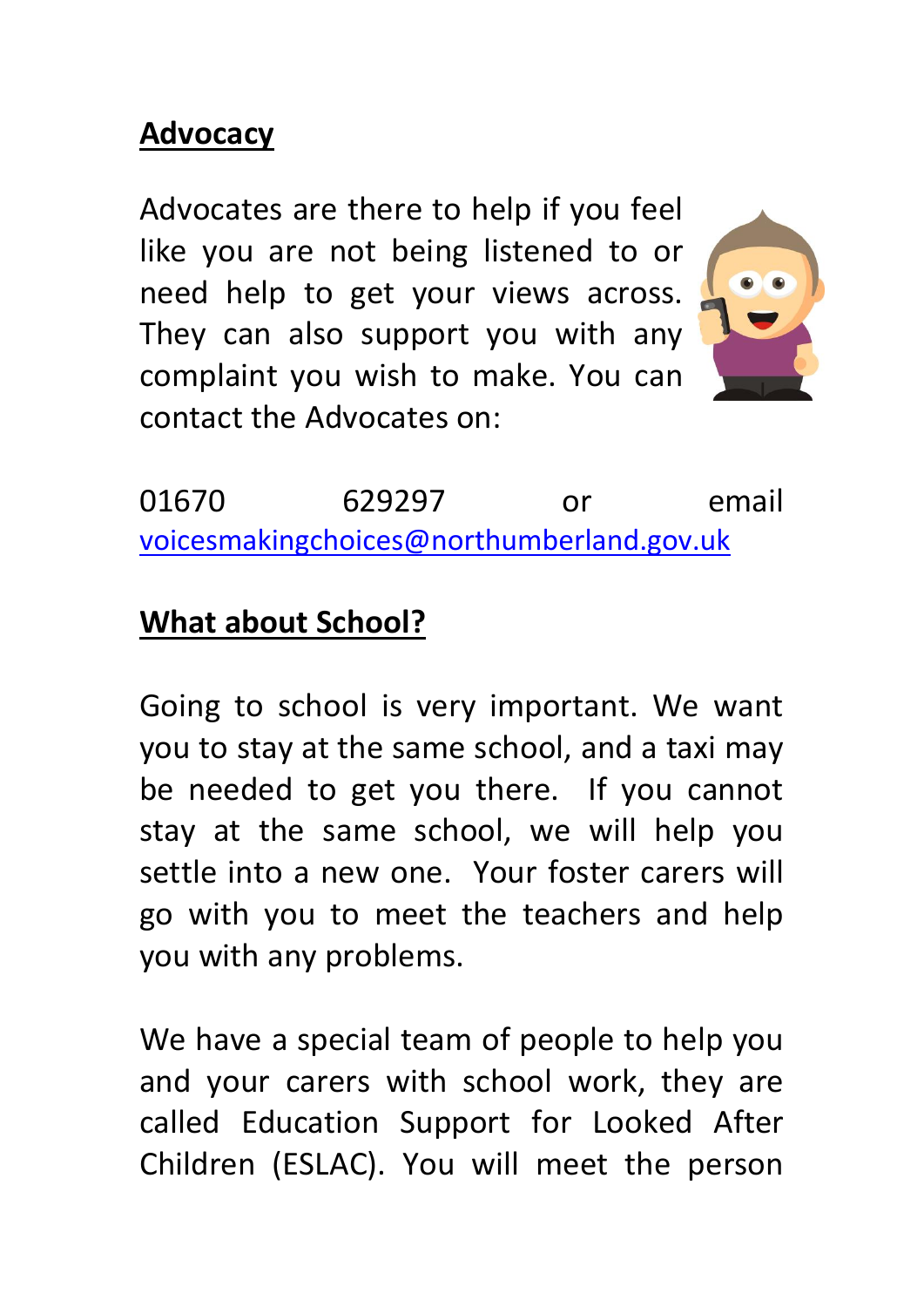from the team who supports you at your Personal Education Planning meeting in school.

You or your carers can contact ESLAC at any time, just telephone **01670 810433**



Please ask your foster carers, social worker, teacher or ESLAC support worker if you are not sure of anything.

## **What about my Family and Friends?**

Your family and friends will be very much involved in your stay in foster care. A plan will be made at the beginning for who you will see, and when and how. We will make sure that you are involved in making this plan.

It is important to know what you feel about this so we can make the right plan.

You might have lots of questions which you need answering. These could include:-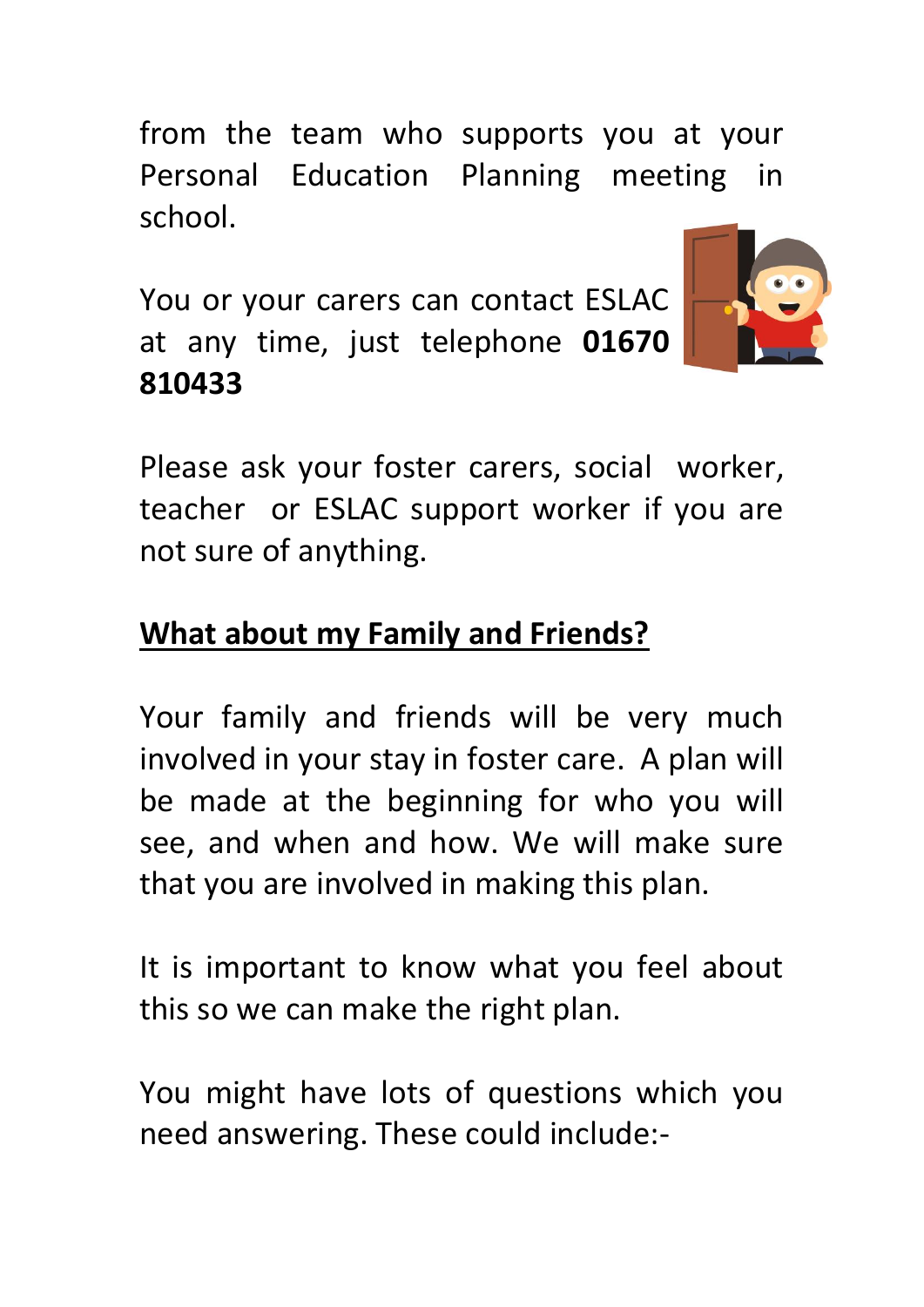- Will my Mam and Dad come to the house?
- Can I see my Gran?
- Can I go out with my mates?
- How often will I see my family?
- What if I don't want to see someone?

You may have many questions or worries about what is happening at home. Your foster carer will help you to speak to the right person about these.

#### **What about my Health?**

While you are in foster care, you will be able to get all the care and treatment that you need.



Your foster carer will go with you to visit the doctor, the dentist and the optician to make sure you are healthy and developing properly.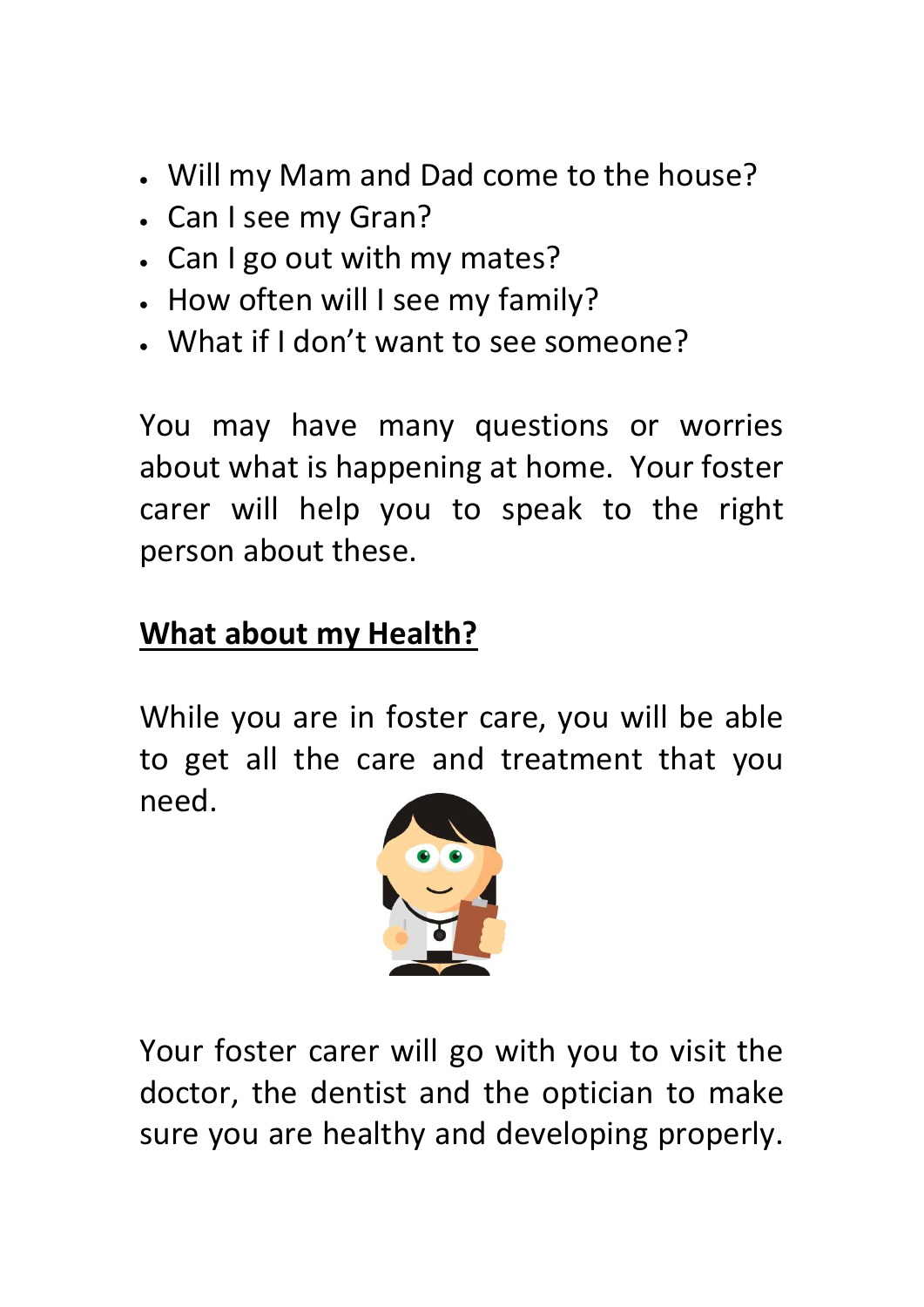They will look after you when you are ill, and listen to you when you are upset or unhappy. You will also be offered regular health assessments to make sure everything is ok.

## **Let us know how you feel!**

We stay in touch with your family about your health. For example they can go with you to the doctor. But we will respect your wishes as to who you wish to be involved.

#### **Once you are 15 years old**

When you are approaching your  $16<sup>th</sup>$  birthday, you will be able to see a 16+ worker. He or she will help you look at what you want to do in the future.

For example, you may want to stay with foster carers, or begin to plan to move to your own place. You may want to go to college or university, or get a job or training. They will also help you look at how to manage your money.

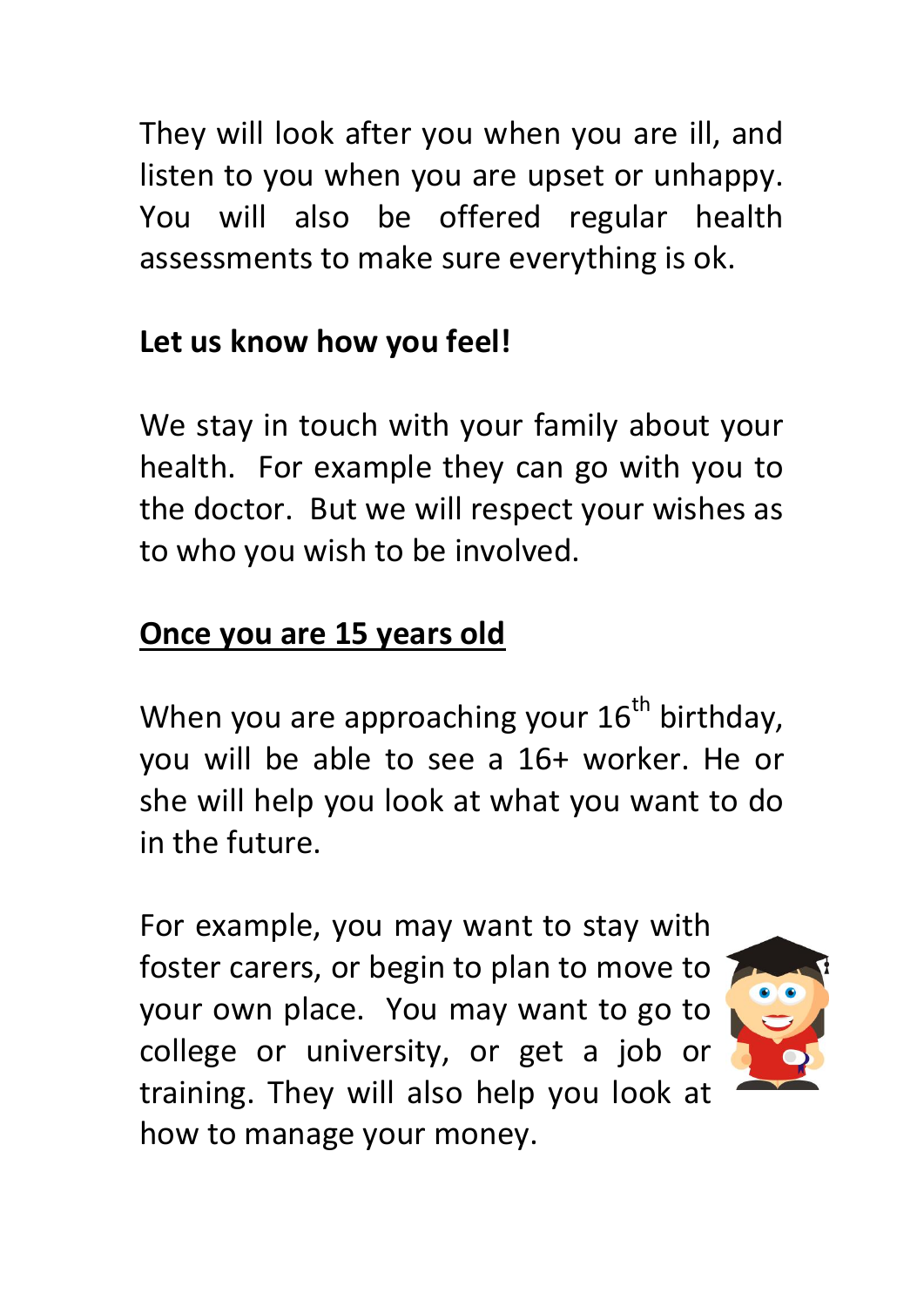Your foster carer will still be there to talk things over with you. Together, you may start practicing for when you are independent for example by doing your own washing, or buying and cooking food for yourself.

## **Family Support & Placement Service**

Our foster carers are part of a larger Family Placement Service. We have:

**Time Limited Foster Carers** have children for a few weeks, or longer, sometimes up to two years. It depends on the plans for your future.

**Short-Break Foster Carers** are linked to a child and his or her family so they can provide them with a break. This could be one night a week, one weekend a month, or an occasional stay in the holidays. They receive an allowance.

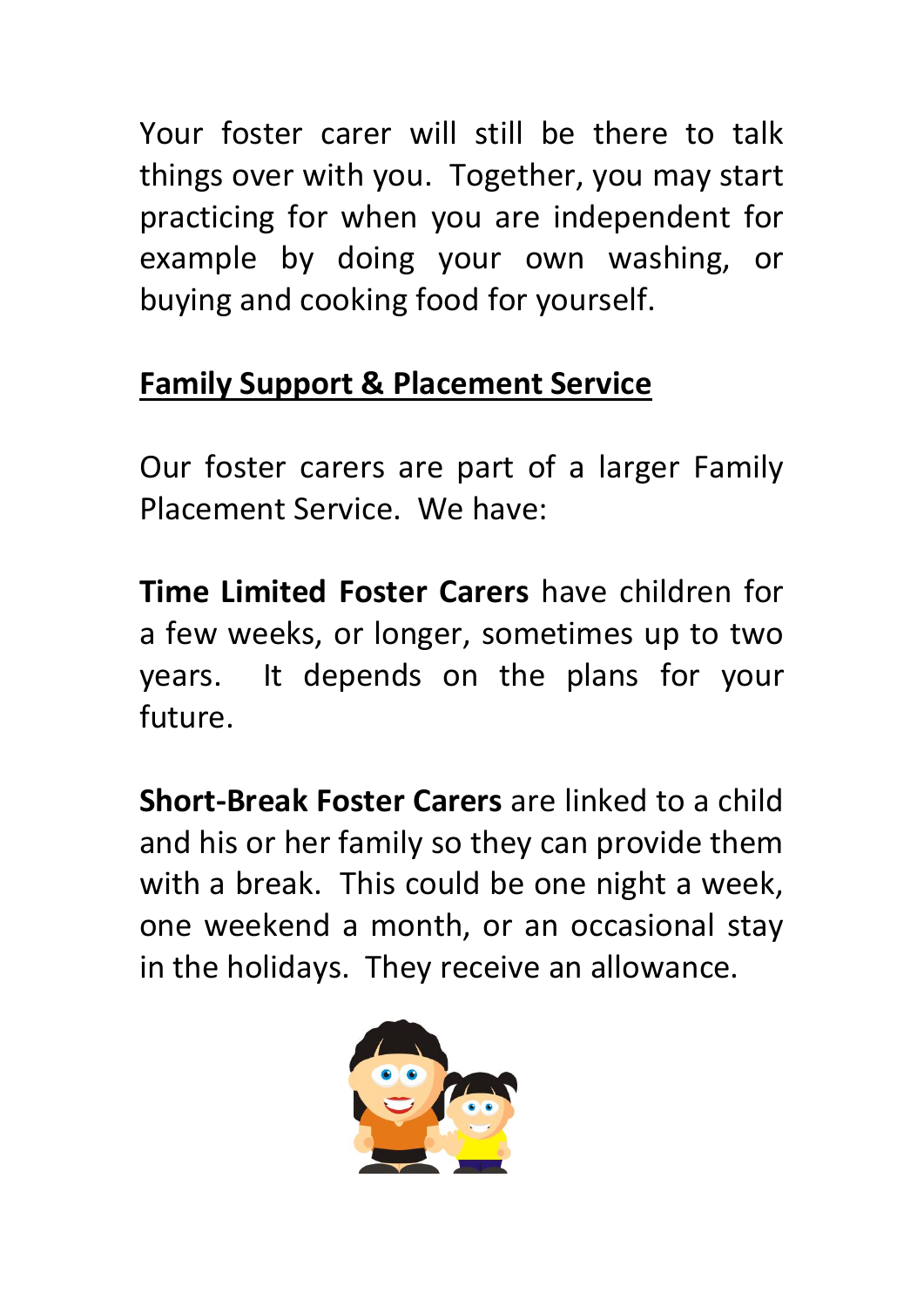**Long Term Foster Carers** give a child a home for as long as he or she needs one. This may be for several years. They receive and allowance and may receive a fee.

**Family Support** has other carers who look after children through the day (day carers) or take a child out for a few hours for a particular reason (sessional workers). Sometimes, they also help with contact with children's families, or are involved in out of school activities.

**Children's Support Workers** are specially trained to deal with crises and emergencies. They help families, and sometime carers, sort out problems with their children.

#### **Our Foster Carers**

Our foster carers are carefully chosen by us to meet standards laid down by the government. We check that they are safe to care for children by contacting the police, their doctor, and people known to them. We find out lots of information about them such as: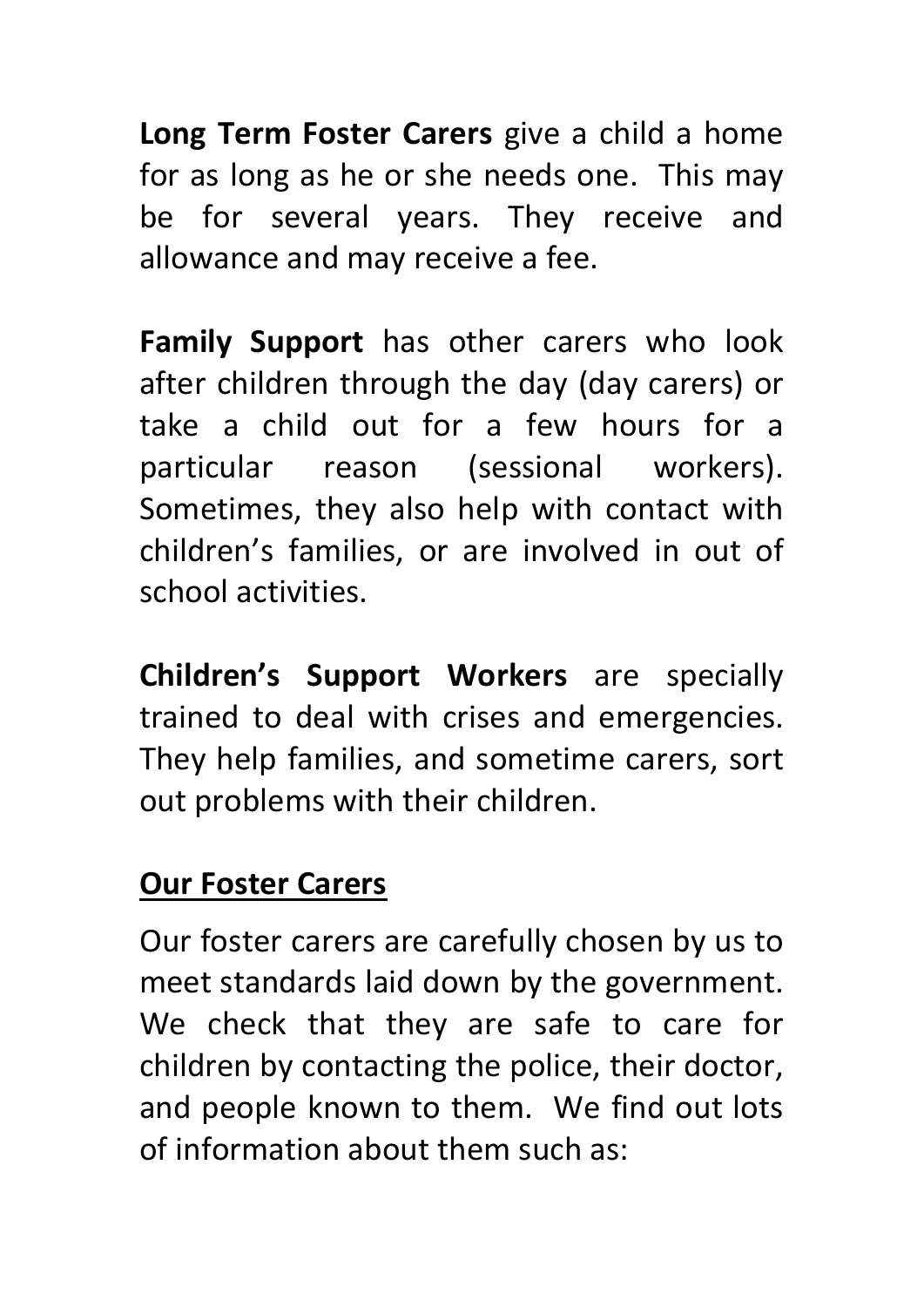- What experience of children do they have?
- Will they be able to work with families?
- What are they interested in?
- What are their children like?

They go on a training course to find out more about fostering.

When we have put all the information into a report, we take it to a Fostering Panel, a group of experienced people who will decide whether they are suitable to be foster carers.



All foster carers have an annual review by an independent chairperson to make sure they are still appropriate to be foster carers. You will be asked to give your views

We want carers to be the best so they carry on with training, and they have their own social worker called a Supervising Social Worker. OFSTED check that we are doing our job properly.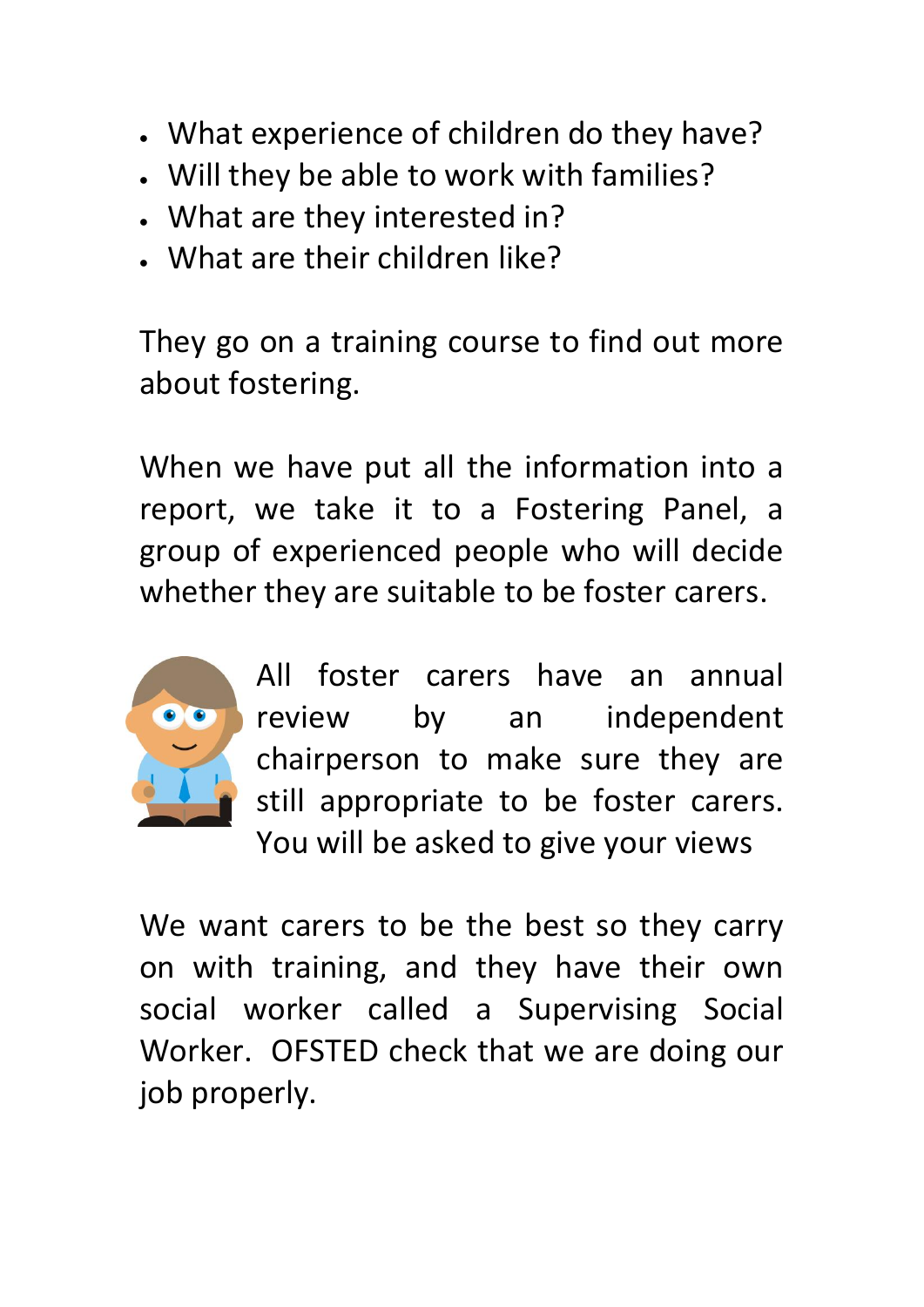## **Not Happy with your Foster Care?**

If you are not happy with any part of your care please try to talk to your



foster carer first. Questions and worries can usually be sorted out easily and most will be sorted out within 2 days by your carer or social worker. If they can't do this, or if you want someone else to deal with it we will follow these stages.

#### **Stage 1**

We will ask a manager to look into the complaint and talk to you about it and try to agree a way to sort it out. We will write you a letter saying what we have agreed to do. If you are not happy with what has been done to sort the complaint out, you or your advocate can ask for it to go to Stage 2.

#### **Stage 2**

At Stage 2 we ask people who do not work for Children's Services to help us sort out the complaint. These people are called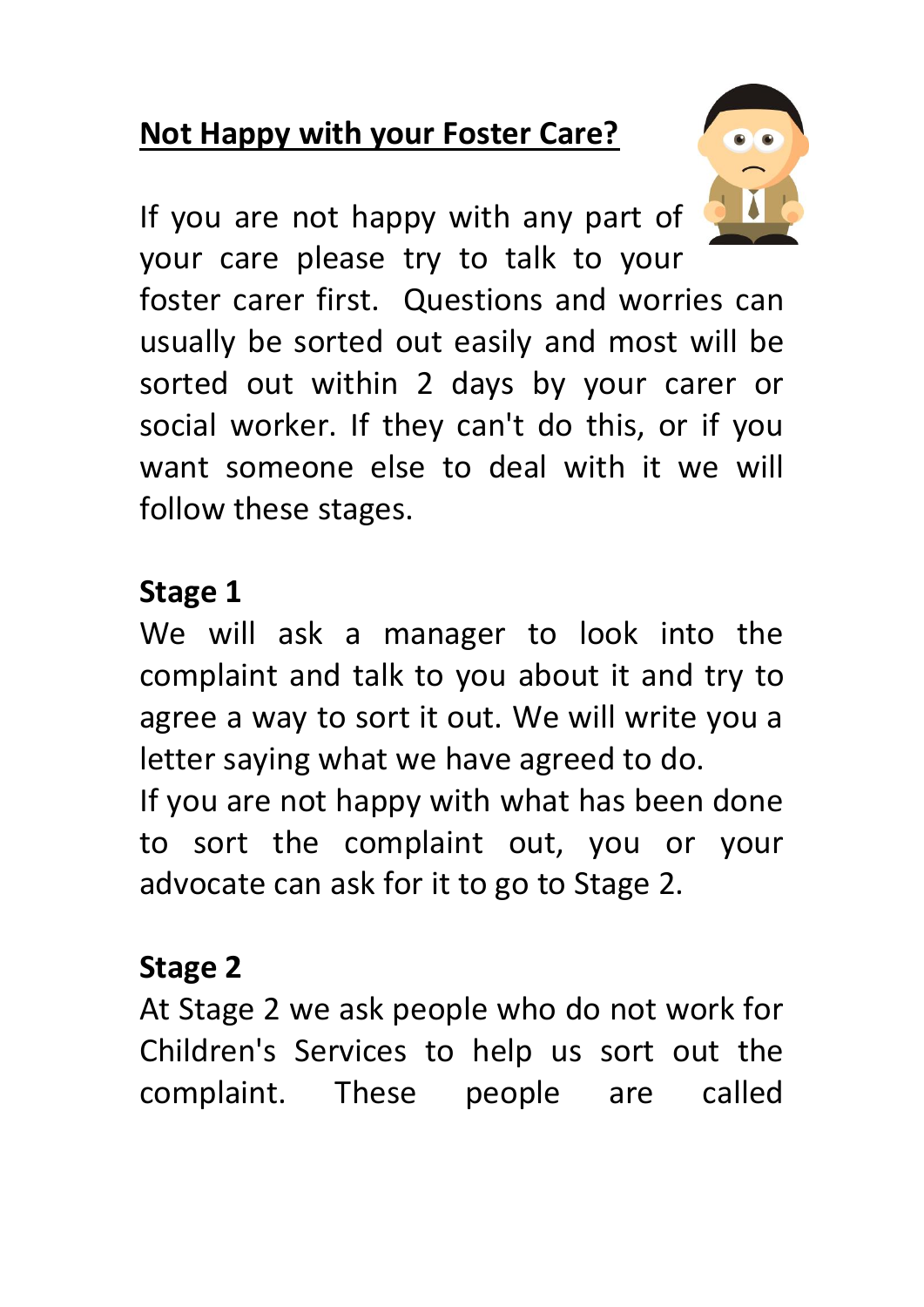"Independent". We will ask them to investigate the complaint.

A senior manager will send you a copy of the report with a letter telling you what Children's Services are going to do. If you want, we will meet with you and your advocate to explain this in more detail.

#### **Stage 3**

If you think that:

- the report or letter at Stage 2 was wrong or had bits missing,
- the complaints procedure has not been followed, or
- Children's Services has not tried its best to sort out the complaint,

You or your advocate can ask for the complaint to go to Stage 3. Three independent people who have not dealt with the complaint before will meet with everyone involved and find out what we have done to sort your problem out. After the meeting the panel will write a report to say what they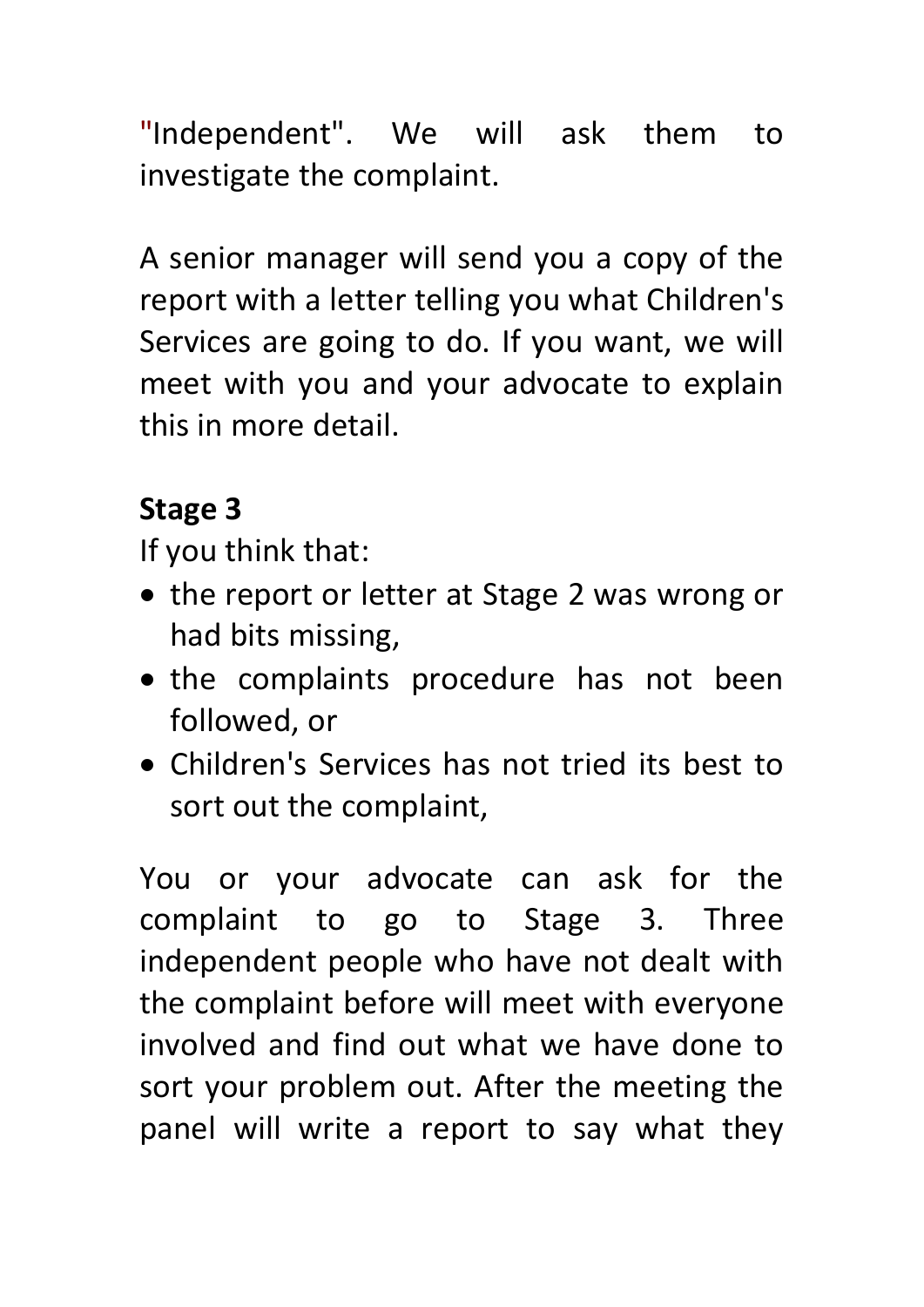think Children's Services needs to do to sort out the complaint.

#### **Stage 4**

If things are still not sorted, or you are still unhappy, you can write to the Local Government Ombudsman: Beverley House 17 Shipton Road York YO30 5FZ **Tel: 01904 663200**

[www.lgo.org.uk/](http://www.lgo.org.uk/)

#### **You can contact the Complaints Officer by writing to:**

Children's Complaints Officer Children's Services Freepost NEA15580 Morpeth Northumberland NE61 1BR E-mail: client.relations@northumberland.gov.uk **Phone: 01670 623978 Text: 07766 631 Free phone: 0800 373615**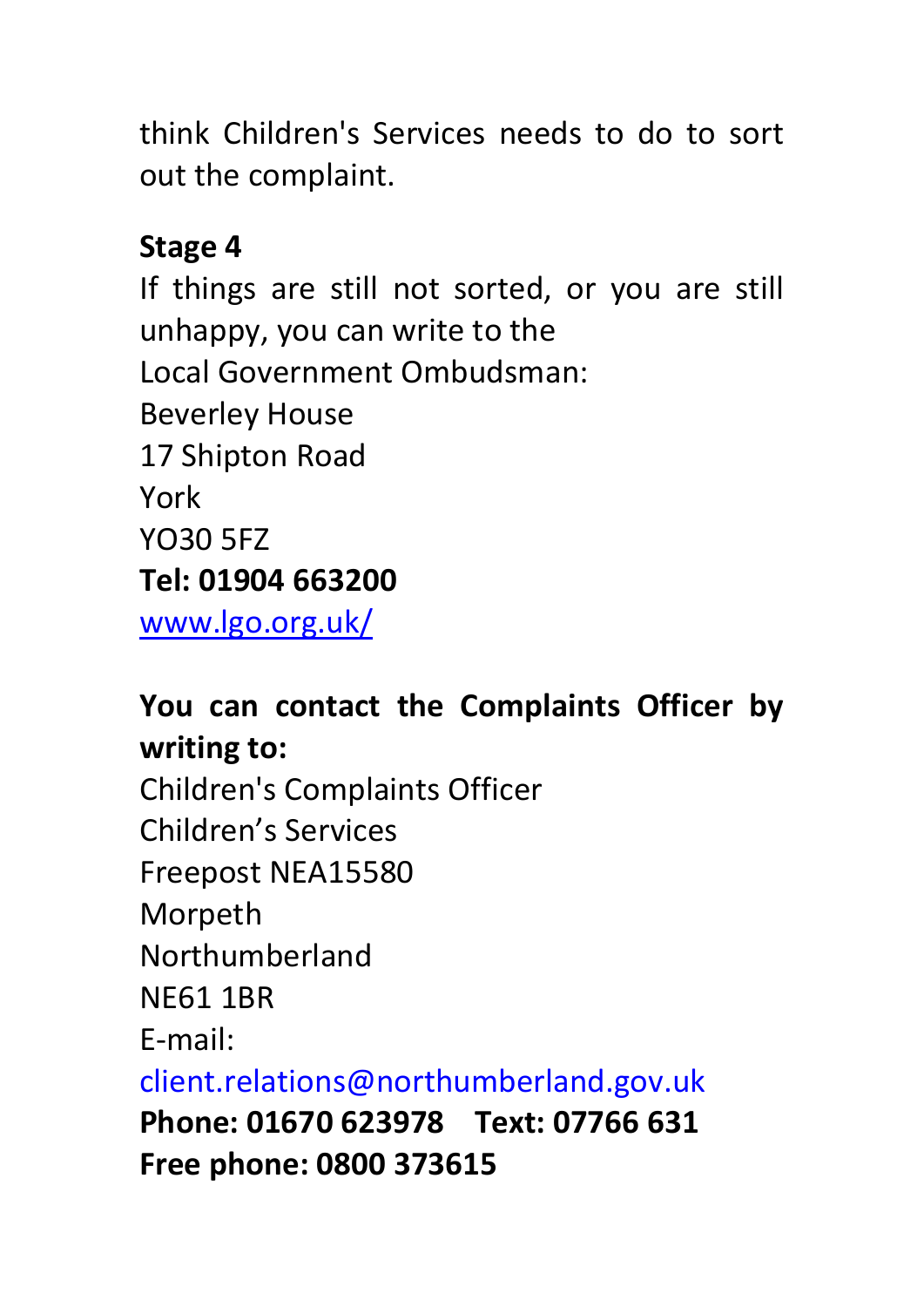#### **Useful Contacts**

#### **Independent Reviewing Officer**

You will have been given the name of your IRO. You can contact them on: Tel: 01670 624888

Your foster carer can help you with contacting these people:

#### **Fostering Service**

Family Placement Service 3 Esther Court, Wansbeck Business Park Ashington, NE63 8AP Tel: 01670 62 62 62

#### **Corporate Director of Children's Services**

County Hall Morpeth, Northumberland, NE61 2EF Tel: 0845 600 6400

## **Client Relations**

County Hall Morpeth, Northumberland, NE61 2EF Tel 0800 373615 or email [client.relations@northumberland.gov.uk](mailto:client.relations@northumberland.gov.uk)